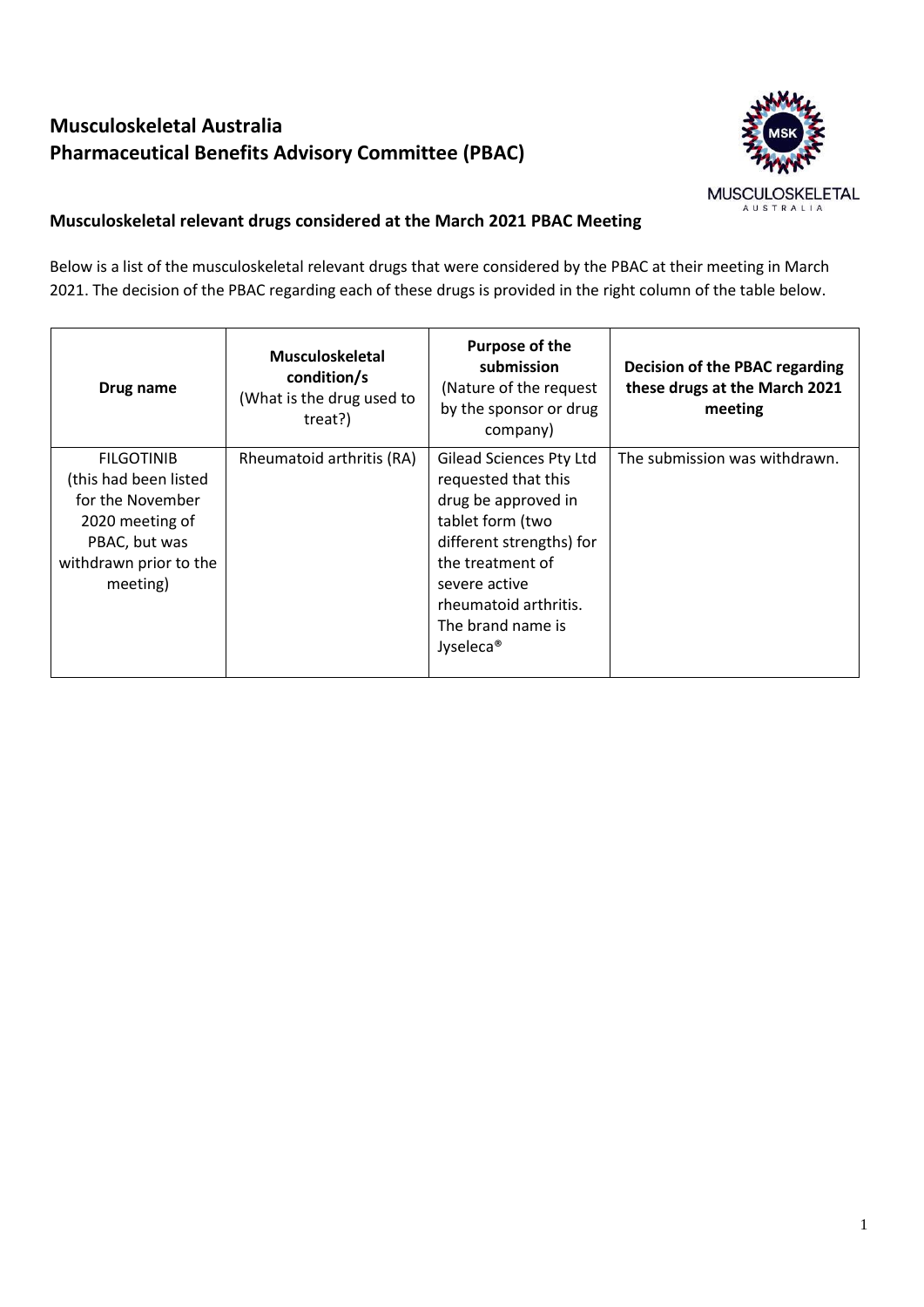| Drug name           | Musculoskeletal<br>condition/s<br>(What is the drug used to<br>treat?) | Purpose of the<br>submission<br>(Nature of the request<br>by the sponsor or drug<br>company)                                                                                                                                                | <b>Decision of the PBAC regarding</b><br>these drugs at the March 2021<br>meeting                                                                                                                                                                                                                                                                                                                                                                                                                                                                                                                                                                                                                                                                                                           |
|---------------------|------------------------------------------------------------------------|---------------------------------------------------------------------------------------------------------------------------------------------------------------------------------------------------------------------------------------------|---------------------------------------------------------------------------------------------------------------------------------------------------------------------------------------------------------------------------------------------------------------------------------------------------------------------------------------------------------------------------------------------------------------------------------------------------------------------------------------------------------------------------------------------------------------------------------------------------------------------------------------------------------------------------------------------------------------------------------------------------------------------------------------------|
| <b>TERIPARATIDE</b> | Severe established<br>osteoporosis                                     | Gedeon Richter<br>Australia Pty Ltd<br>submitted a minor<br>submission requesting<br>a change to the listing<br>of Teriparatide so it is<br>listed under the same<br>conditions as its<br>reference biologic. The<br>brand name is Terrosa. | The PBAC recommended the<br>listing of the biosimilar brand of<br>teriparatide (Terrosa) as an<br><b>Authority Required</b><br>(STREAMLINED) listing for the<br>same indications as the<br>reference brand Forteo.<br>The PBAC recommended listing<br>Terrosa on a cost minimisation<br>basis to Forteo. The PBAC<br>advised that, under Section<br>101(4AACD) of the National<br>Health Act 1953, in the Schedule<br>of Pharmaceutical Benefits,<br>Terrosa and Forteo should be<br>treated as equivalent ('a'<br>flagged) to each other. The PBAC<br>recommended the addition of an<br>administrative note to encourage<br>the uptake of biosimilar<br>prescribing for treatment naïve<br>patients, in accordance with the<br>Australian Government's<br>Biosimilar Uptake Driver policy. |
| <b>UPADACITINIB</b> | Ankylosing spondylitis (AS)                                            | Abbvie Pty Ltd<br>requested a change to<br>the listing of<br>Upadacitinib so that it<br>is available in tablet<br>form (15mg) for the<br>treatment of AS. The<br>brand name is Rinvoq®                                                      | The PBAC recommended the<br>Authority Required listing of<br>upadacitinib for the treatment of<br>AS.<br>The PBAC's recommendation for<br>listing was based on, among<br>other matters, its assessment<br>that the cost-effectiveness of<br>upadacitinib would be<br>acceptable if it were cost<br>minimised to the lowest cost<br>biologic disease modifying anti-<br>rheumatic drug (bDMARD) for<br>this indication.                                                                                                                                                                                                                                                                                                                                                                      |